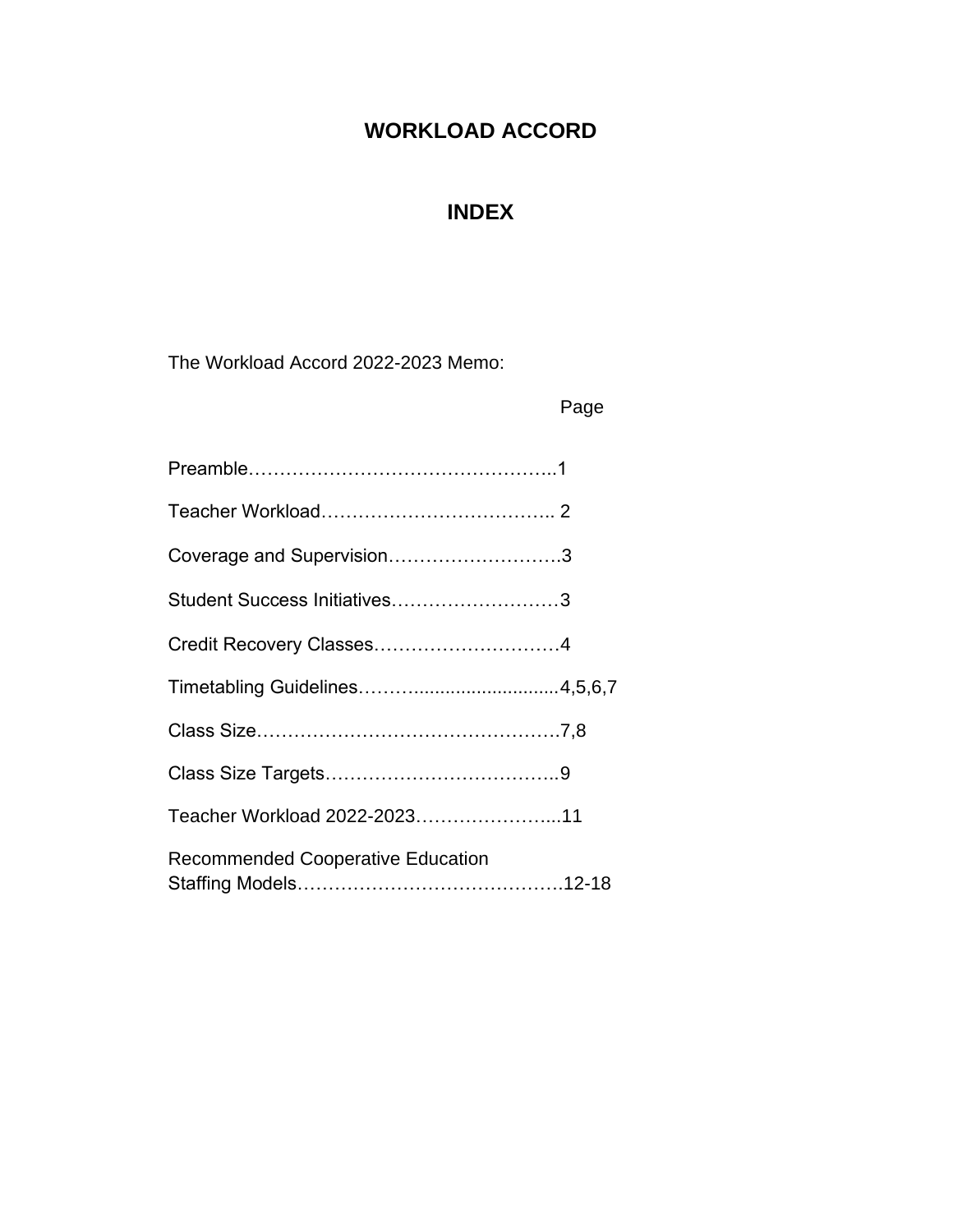

Employee Services – Secondary Teaching 5050 Yonge Street – 2<sup>nd</sup> Floor Toronto, Ontario M2N 5N8

### **M E M O R A N D U M**

- **TO: All Secondary Principals All Branch Presidents**
- **FROM: David Moore Senior Manager, Secondary Teaching Michelle Teixeira President, OSSTF-TTBU**

**DATE: April 2022**

**RE: Secondary Staffing 2022-2023: THE WORKLOAD ACCORD FOR 2022-2023**

#### **PREAMBLE**

As a result of discussions between the Board and the OSSTF TTBU, the following timetabling guidelines will be in force for Teacher timetables for the 2022-2023 school year.

While the primary responsibility of Teachers is to teach in the classroom and to perform duties consistent with effective teaching, Teachers also engage in activities and perform duties outside the classroom that should be recognized in appropriate ways. The Board and the OSSTF TTBU recognize that a key element in supporting student success is ensuring that all students are provided with a broad spectrum of opportunities for learning including engaging in activities beyond the classroom. Both the Board and the OSSTF TTBU are committed to creating an atmosphere in the school which recognizes the professionalism of Teachers and encourages Teachers to volunteer in activities which support student learning and provide professional growth in addition to their classroom teaching obligations.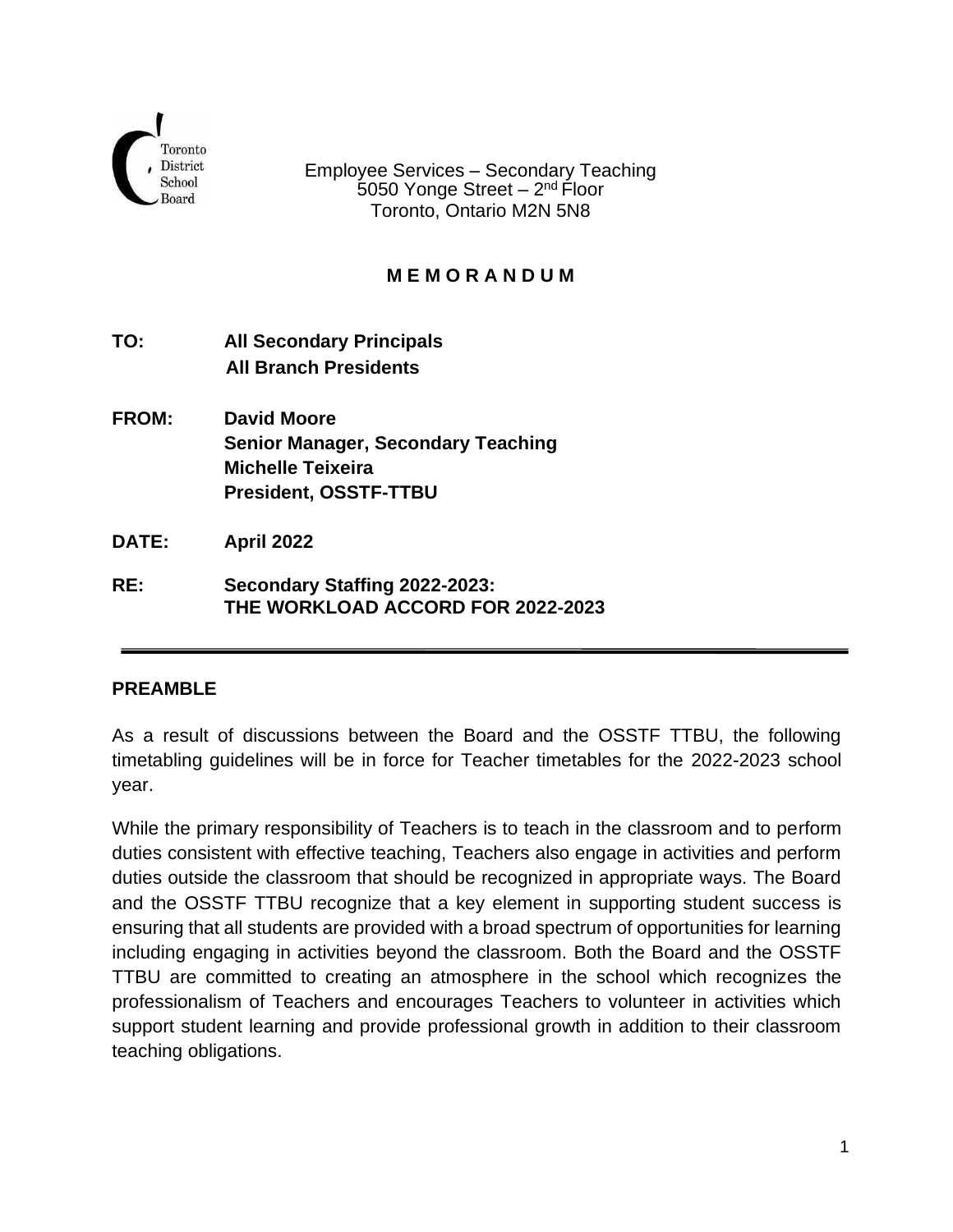The Board and the OSSTF TTBU believe that student safety and a learning environment conducive to the well-being of students is a shared responsibility. Adults in schools have a professional obligation to ensure that students are safe in schools. The Workload Accord outlined below recognizes these values.

### **TEACHER WORKLOAD**

The implementation direction contained in the 2022-2023 Workload Accord will be based on the following:

- 1. All full time Teachers will be assigned to core professional responsibility for teaching six periods out of eight.
- 2. Core professional teaching responsibilities will be prorated for part time and/or half time Teachers.
- 3. In addition to the core professional responsibility for teaching six periods out of eight, Teachers will be assigned to Alternative Professional Assignments including coverage/supervision in accordance with the Collective Agreement and Workload Accord.
- 4. All Teachers will have Professionally Managed Activities that will include Student and Teacher Mentoring. With respect to the professional culture that both the Board and the OSSTF TTBU are committed to maintaining, it is the expectation of both parties that these activities will be part of the Teacher's professionally managed time.

## **PROFESSIONALLY MANAGED ACTIVITIES**

#### Student Mentoring

This list may include but is not limited to:

- making referrals to guidance, example reproviding computer lab assistance special education or other departments - counseling late and absent students - providing extra help  $\overline{\phantom{a}}$  - providing support for literacy - advocating for students - providing support for numeracy
- 
- contacting parents providing support for EQAO
- -
- working with other school personnel to provide consistent support for students
- meeting one-on-one with at-risk students
- assisting students with test anxiety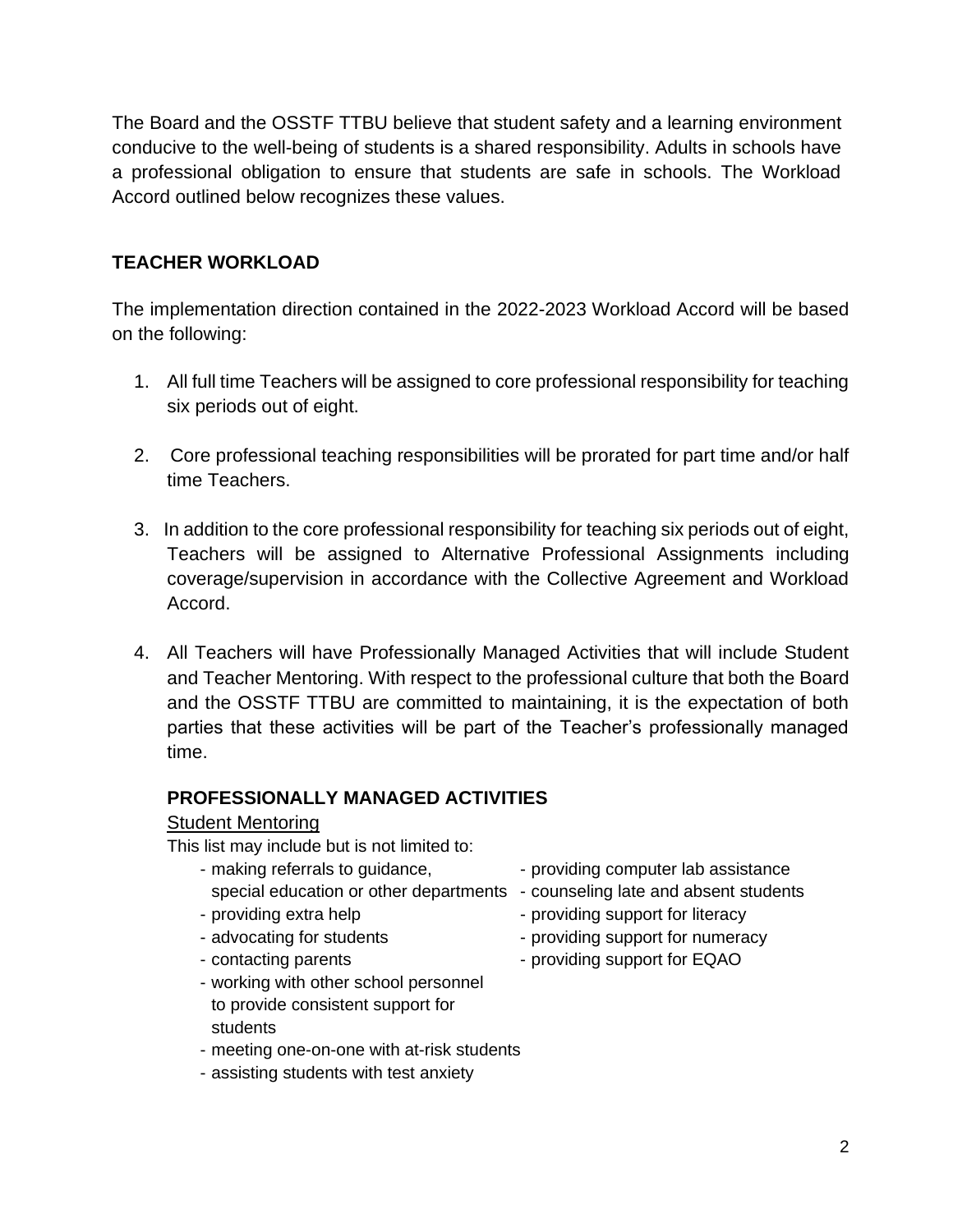#### Teacher Mentoring

This list may include but is not limited to:

- 
- 
- 
- 
- sharing classroom management sharing strategies for effective techniques effective techniques communication with parents
- sharing curriculum  $\blacksquare$  professional learning communities
- sharing instructional strategies implementation of initiatives that - sharing lesson plans honour all student destinations
- long range planning exemplary practice  $\blacksquare$ 
	-

### **Note: Teaching timetable template should show the following sentence:** *"In addition to the teaching assignments and Alternative Professional Assignments listed on this timetable, Professionally Managed Activities will be part of the Teacher's professionally managed time."*

#### **COVERAGE AND SUPERVISION**

Coverage is defined as coverage of a class or classes on an occasion when a Teacher is absent for part of the school day, on an occasion when an Occasional Teacher is late for an assignment or on an occasion when a full day teacher absence entered in SmartFindExpress is not picked up by an Occasional Teacher.

Supervision may be assigned by the Principal "from time to time" in advance at specified periods throughout the school year. Under the terms of the Letter of Understanding in the Collective Agreement, the Principal may assign supervision in advance as follows:

- $\triangleright$  The first and last week of a semester or school year;
- $\triangleright$  Immediately prior to or during examinations;
- $\triangleright$  The week prior to Winter Break and March Break;
- $\triangleright$  In conjunction with any special event or circumstances within the school;
- $\triangleright$  Where the Principal reasonably anticipates a special need.

#### **STUDENT SUCCESS INITIATIVES**

The Ministry of Education identifies a role for a Student Success Teacher in every school in order to improve student success. Student Success Teachers track the progress of students at risk of not graduating, support school wide efforts to improve outcomes for students struggling with the secondary curriculum, re-engage early school leavers, provide direct support/instruction in order to improve student achievement, retention and transitions.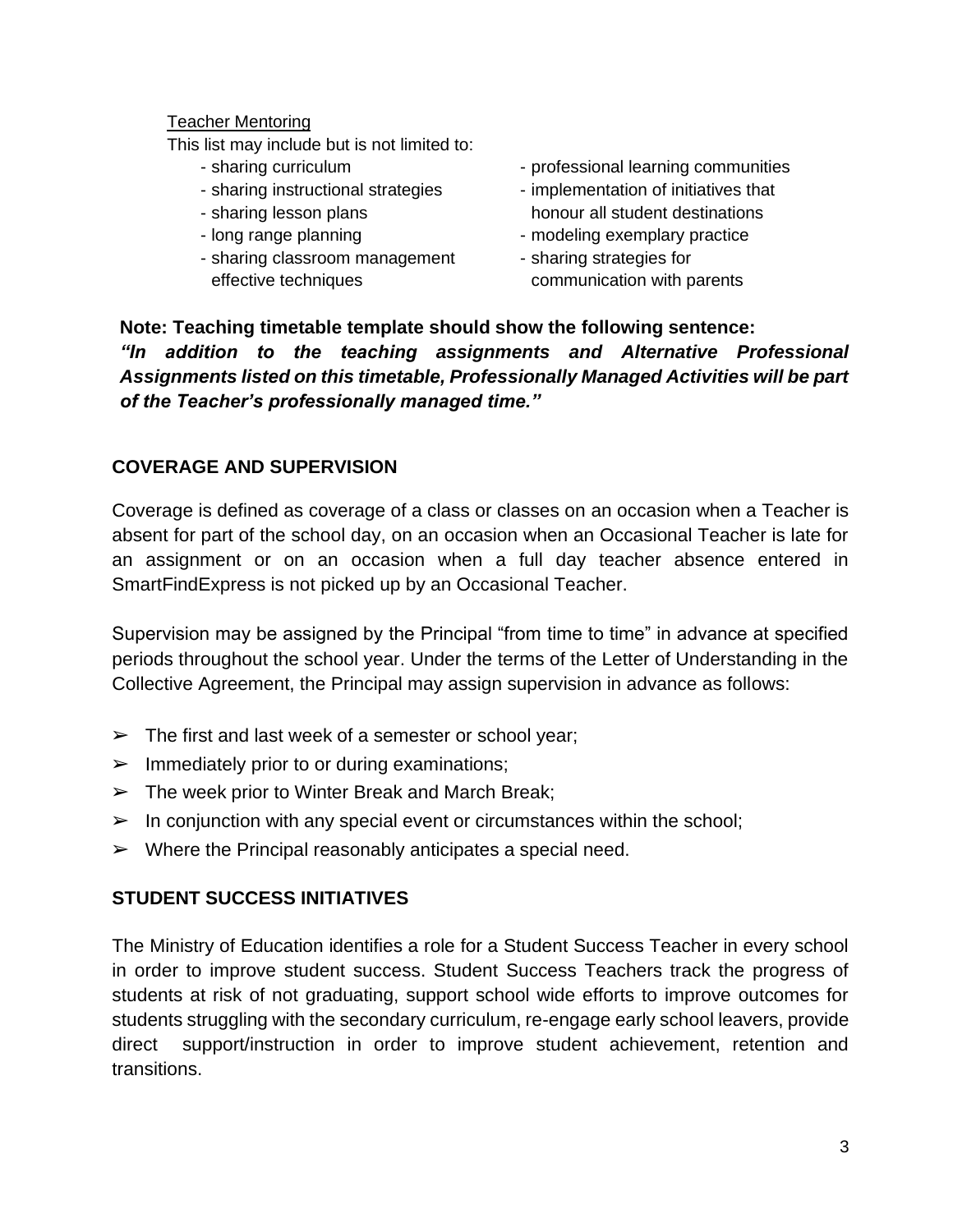Student Success Initiatives may be a part of a Teacher's timetabled workload and may include:

- **In School Suspension Program**
- Academic Assistance
- Learning Centre Programs
- Computer Lab
- Attendance Advisor
- The development of IEPs for non IPRC'd students and the monitoring of such students.
- Sections in locally developed compulsory credit courses, applied courses, workplace preparation courses, college preparation courses, learning strategy courses, career related senior course packages and guidance courses related to co-operative education.
- Any other initiatives for at-risk students which may be unique to the particular school population. For example, timetabled courses focused on at-risk students, special projects e.g. Learning to 18 Initiatives.

A Teacher with one or more of the above noted programs on the timetable is considered a Student Success Teacher.

All regular schools will be timetabled for at least a 1.0 FTE or equivalent Student Success Teacher, at least .5 FTE of which must be timetabled for non instructional Student Success duties.

## **CREDIT RECOVERY CLASSES**

The Ministry of Education requires that every school will offer Credit Recovery classes for students who have completed a course within the school year or semester but have not been successful in demonstrating achievement of the curriculum expectations to a passing level.

These programs:

- focus on improving learning skills;
- may target particular curriculum expectations that students have failed to achieve;
- may include behavioural or other supports;
- may involve the recovery of more than one credit;
- can involve both independent and group learning;
- may accommodate continuous intake;
- are credit based and are linked to specific subject certification.

## **TIMETABLING GUIDELINES**

#### Regular Classroom Teachers

(including Teachers delivering Credit Recovery and Student Success classes)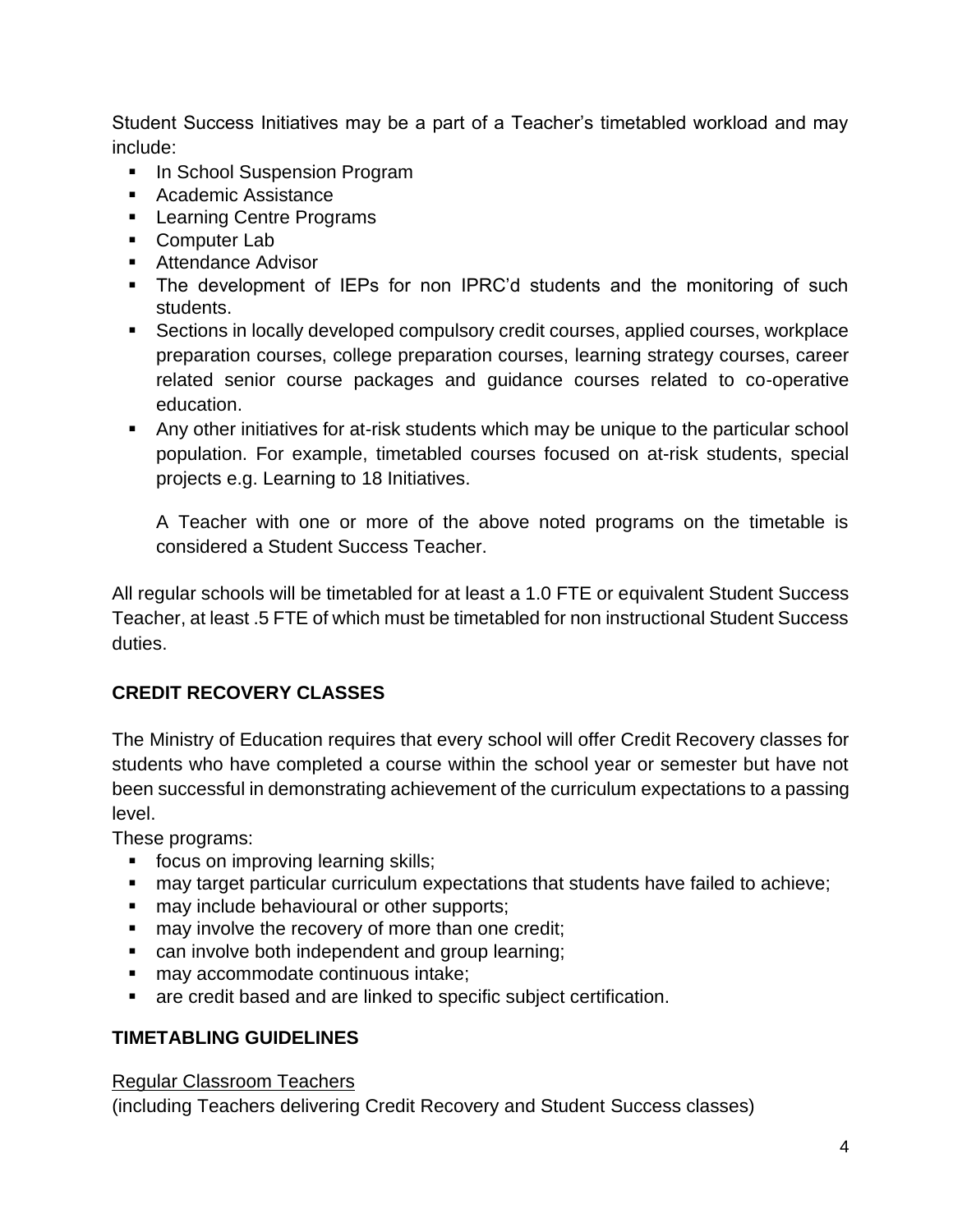- 1. Assigned core professional responsibility for six teaching periods out of eight.
- 2. Alternative Professional Assignments will include coverage and supervision of 27 + 5.
- 3. Professionally Managed Activities.

### Curriculum Leaders

- 1. Assigned core professional responsibility for six teaching periods out of eight.
- 2. Alternative Professional Assignments will include a reduced level of coverage and supervision which is 14.
- 3. Curriculum Leaders should be assigned Alternative Professional Assignments in a manner which reflects a reduced level of coverage and supervision (i.e. called upon every other time to cover a scheduled on-call period, when possible).
- 4. Professionally Managed Activities.
- 5. Curriculum Leaders will have particular responsibility for Teacher Mentoring.

#### **Assistant Curriculum Leaders**

- 1. Assigned core professional responsibility for six teaching periods out of eight.
- 2. Alternative Professional Assignments will include a reduced level of coverage and supervision which is 14.
- 3. Assistant Curriculum Leaders should be assigned Alternative Professional Assignments in a manner which reflects a reduced level of coverage and supervision (i.e. called upon every other time to cover a scheduled on-call period, when possible)
- 4. Professionally Managed Activities.
- 5. Assistant Curriculum Leaders will have particular responsibility for Teacher Mentoring.

#### Co-operative Education Teachers

- 1. Assigned core professional responsibility for six teaching periods out of eight (recommended co-operative education models are attached).
- 2. Alternative Professional Assignment to identify and support at-risk students for Student Mentoring in lieu of coverage/supervision.
- 3. Professionally Managed Activities.

#### Guidance Teachers

- 1. Assigned core professional responsibility for six teaching periods out of eight which may include periods for Student Success assisting/advocating of identified at-risk students for whom the Teacher will be responsible.
- 2. Alternative Professional Assignments will include coverage and supervision of 27 + 5.
- 3. Professionally Managed Activities.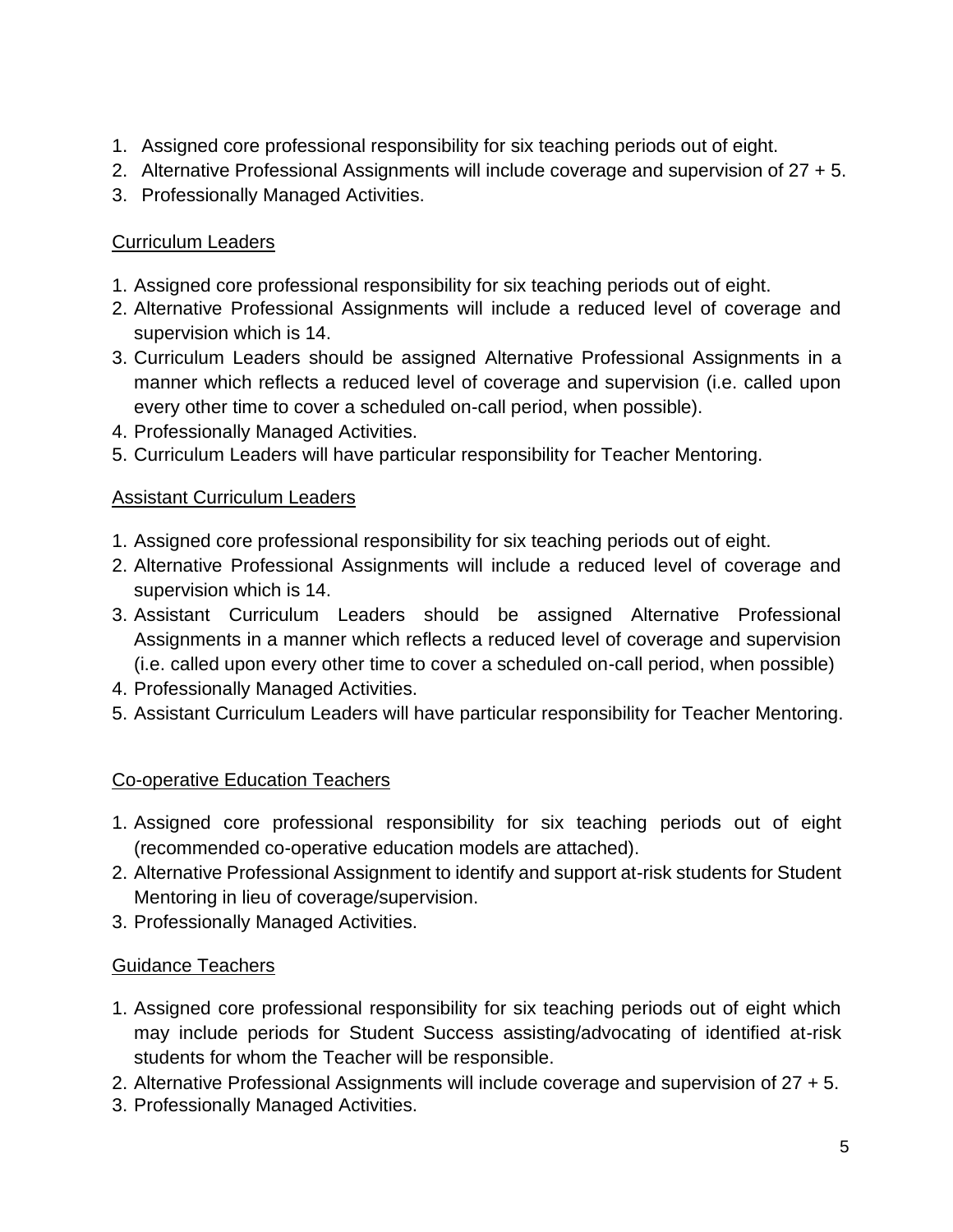## Library Teachers

- 1. Assigned core professional responsibility for six teaching periods out of eight.
- 2. Alternative Professional Assignments will include coverage and supervision of 27 + 5.
- 3. Professionally Managed Activities.

### Special Education Teachers

- 1. Assigned core professional responsibility for six teaching periods out of eight which may include periods for Student Success assisting/advocating identified at-risk students for whom the Teacher will be responsible.
- 2. Alternative Professional Assignments will include coverage and supervision of 27 + 5.
- 3. Professionally Managed Activities.

Alternative School Teachers, Alternative Program Teachers including TDSS (ECPP), ESL Reception Centre Teachers, Year-Round Alternative School Teachers and EdVance Teachers and Teachers of Developmental Disability Programs, Alternative Attendance Programs and Caring and Safe Schools

Alternative School Teachers, Alternative Program Teachers including TDSS (ECPP), ESL Reception Centre Teachers, Year Round Alternative School Teachers, Alternative Attendance Programs and Caring and Safe Schools, where the working environment, program requirements or timetables for Teachers are considerably different from other secondary schools/programs, will continue to provide student instruction, Teacher mentoring, student mentoring and supervision in the same collaborative and consultative manner that has been implemented at each site.

Although it is recognized that Year-Round Alternative School Teachers will work a different schedule throughout the year they will not be assigned more than the standard 194 teaching days.

Schools may develop Teacher timetables from the options listed below.

- Assigned core professional responsibility for six teaching periods out of eight which may include periods for Student Success assisting/advocating identified at-risk students for whom the Teacher will be responsible.
- Alternative Professional Assignments will include coverage and supervision of  $27 + 5$ .
- Professionally Managed Activities.

OR

● Assigned core professional responsibility for six teaching periods out of eight.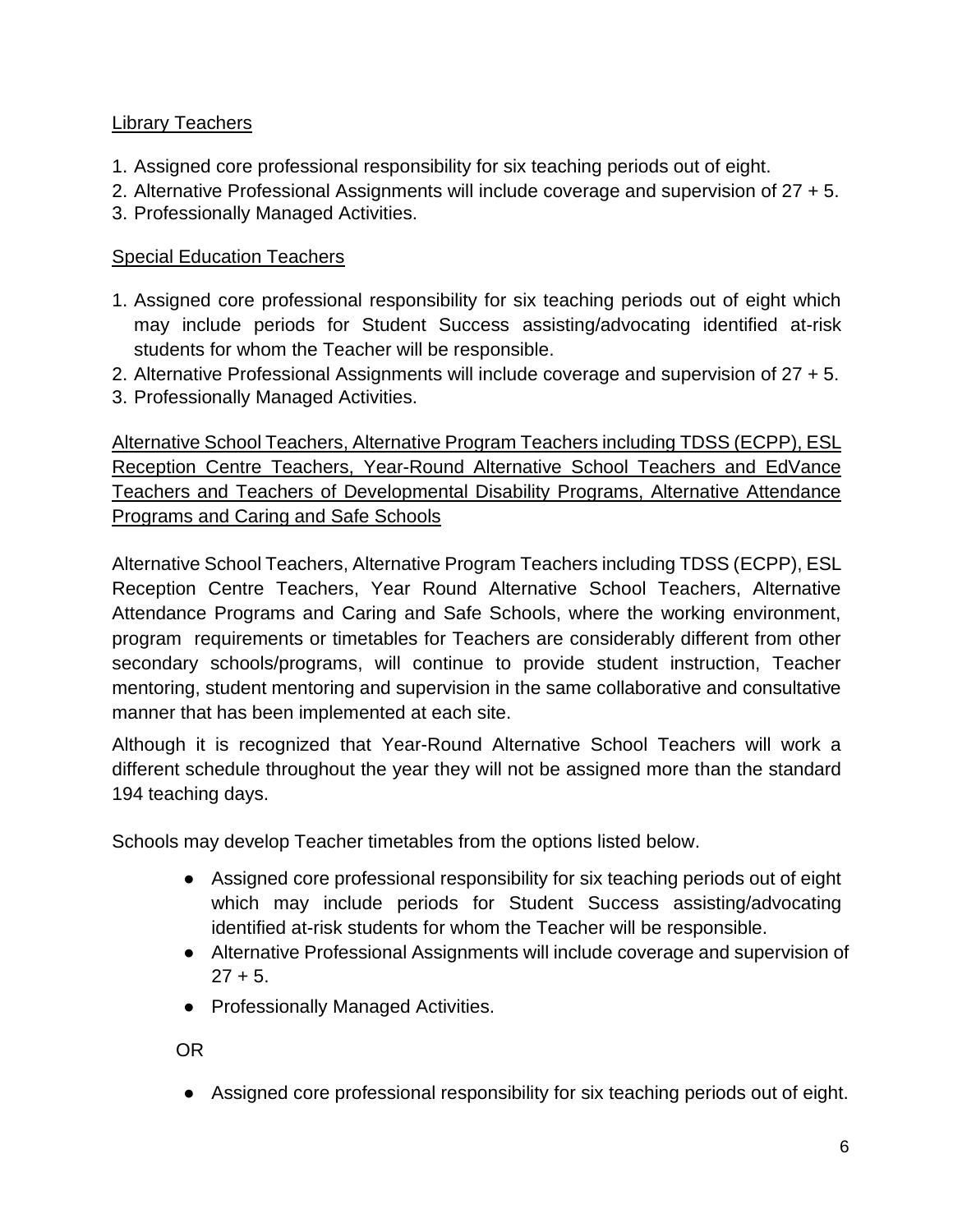- Alternative Professional Assignments to identify and support at-risk students for Student Mentoring in lieu of coverage/supervision.
- Assigned to identification of at-risk students within their program and provide student mentoring through professional management of their time.

OR

- Assigned core professional responsibility for six teaching periods out of eight.
- Alternative Professional Assignments will include coverage and supervision of  $27 + 5$ .
- Professionally Managed Activities.

#### EdVance Teachers

All full time equivalent EdVance Teachers will be assigned core professional responsibility for the equivalent of six teaching periods out of eight (e.g. 8 out of 12 periods in a quadmestered school year), plus one of the following models:

- Assigned core professional responsibility for the equivalent of six teaching periods out of eight which may include periods for Student Success assisting/advocating identified at-risk students for whom the Teacher will be responsible.
- Alternative Professional Assignments will include coverage and supervision of  $27 + 5$ .
- Professionally Managed Activities.

OR

- Assigned core professional responsibility for the equivalent of six teaching periods out of eight.
- Alternative Professional Assignment to identify and support at-risk students for Student Mentoring in lieu of coverage/supervision.
- Assigned to identification of at-risk students within their program and provide student mentoring through professional management of their time.

OR

- Assigned core professional responsibility for the equivalent of six teaching periods out of eight.
- Alternative Professional Assignments will include coverage and supervision of  $27 + 5$ .
- Professionally Managed Activities.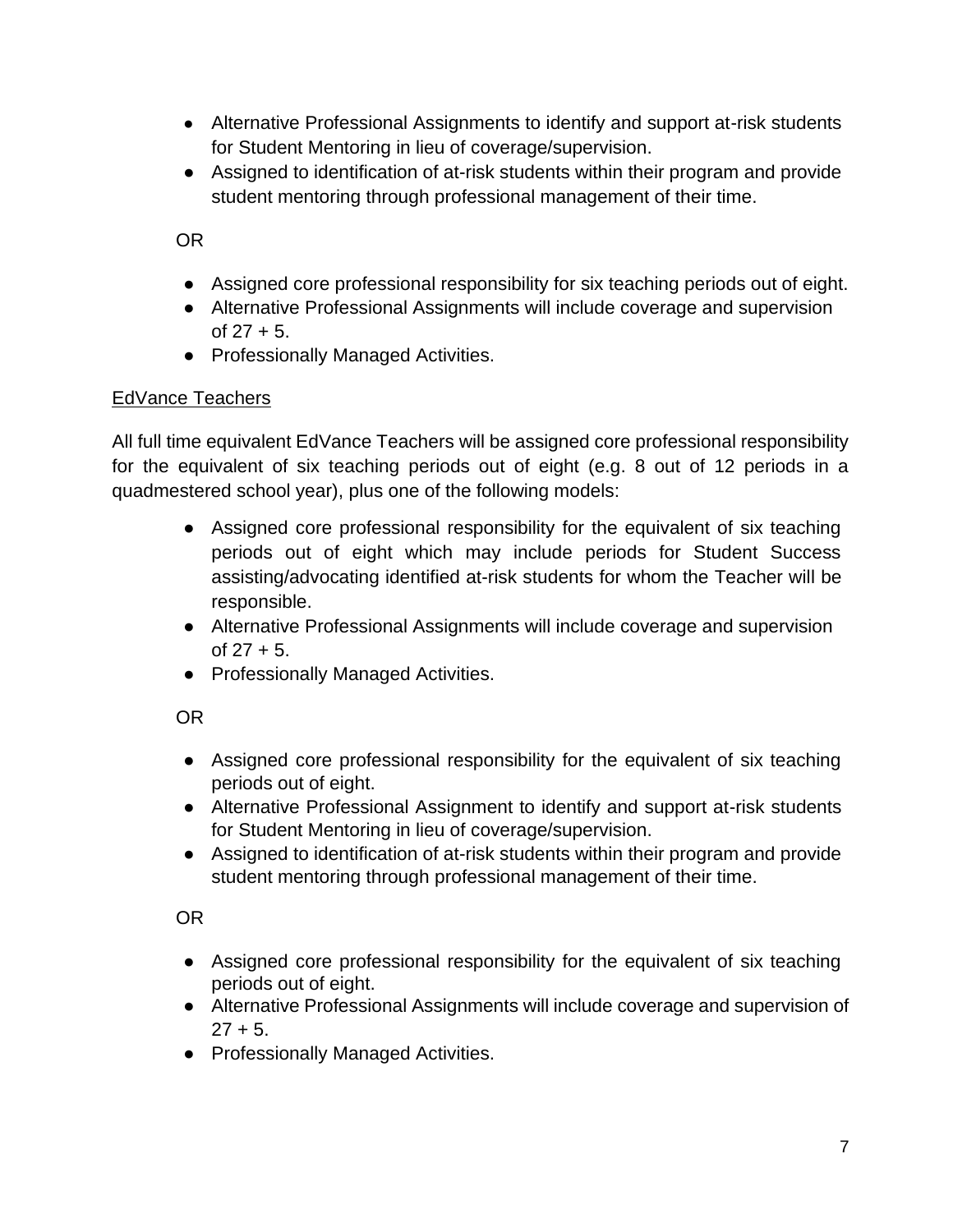### Developmental Disability Teachers

- Assigned core professional responsibility for the equivalent of six teaching periods out of eight which may include periods for Student Success assisting/advocating identified at-risk students for whom the Teacher will be responsible.
- Alternative Professional Assignments will include coverage and supervision of  $27 + 5$ .
- Professionally Managed Activities.

## Coverage for Full-day Field Trips

Notwithstanding that clause L26.9 of the Collective Agreement stipulates that coverage cannot be provided to replace a Teacher absent for a full day except for the portion of the school day when an Occasional Teacher is late for such an assignment, the absence of a Teacher(s) taking their first class on a full-day field trip shall not be considered a full-day absence and, in as much, permits the use of on-calls when the need for coverage is occasioned by such circumstances.

For greater clarity, a Teacher's "first class" is not restricted to Period 1 and refers to any period that coincides with a Teacher's first class of the day, including, but not exclusively, Period 1.

## **CLASS SIZE**

- 1. Singleton classes that exceed targets and the flex factor must be retimetabled.
- 2. Specialized classes that by their nature have always had a large class size due to program needs such as a repertoire music, choir, or band class may continue those class size ranges provided there is past practice in the above kinds of classes. Prior to the distribution of the Workload Accord to the School Staffing Committees, a list of specialized courses shall be provided to the Secondary Consultation Committee. The Secondary Consultation Committee or the appropriate sub-committee of Secondary Consultation shall review and revise this list on an annual basis based on the subject codes.
- 3. A class size target will have a flexibility factor of 5%.
- 4. No school will have more than 15% of its classes utilizing the 5% flex factor.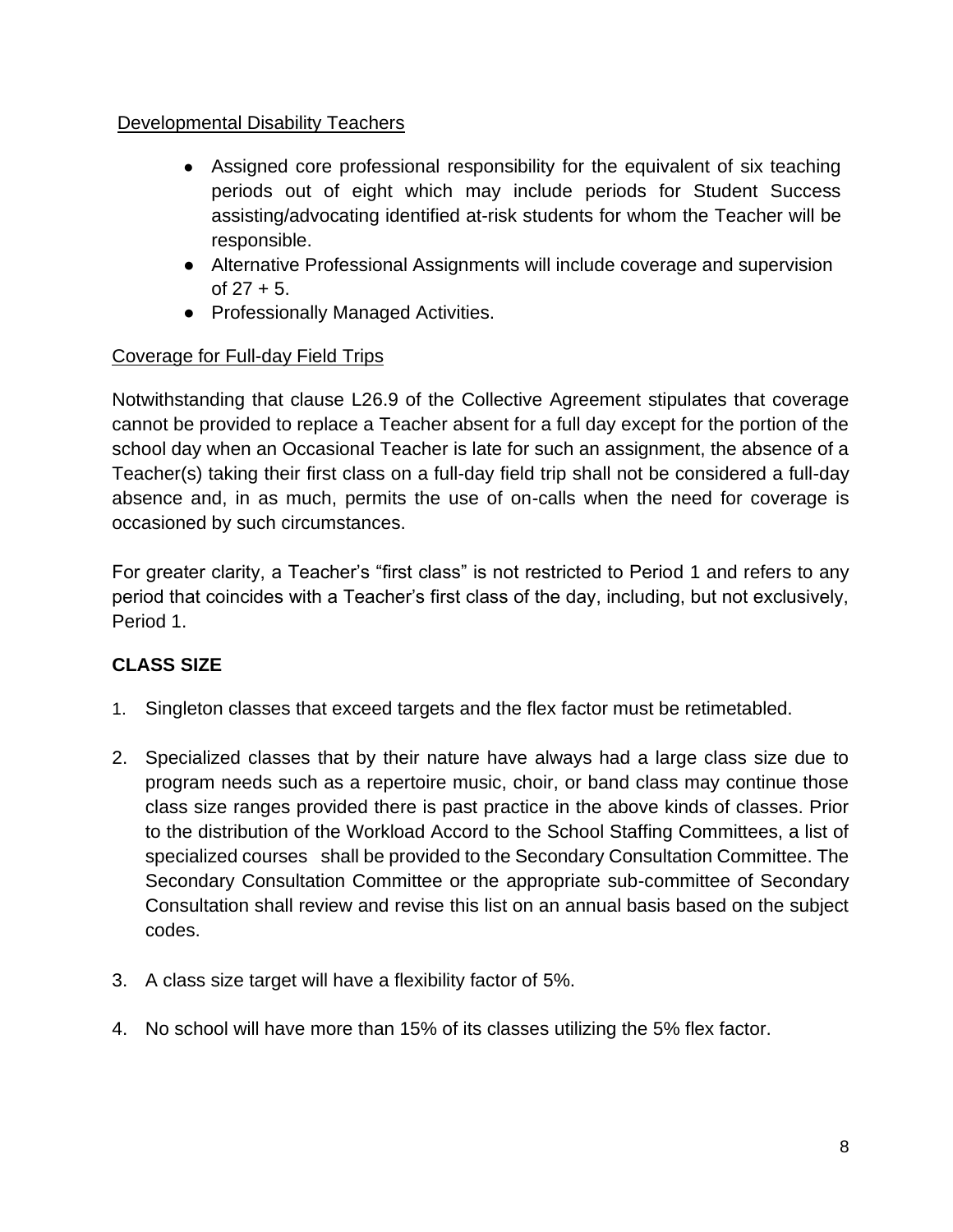Full year schools and semester one in semestered schools may not use the flex factor after October 31 without exemption from the Secondary Consultation Committee.

In semester two, semestered schools may not use the flex factor after March 1, except by exemption from the Secondary Consultation Committee.

- 5. The School Staffing Committee shall review and monitor class size. An interim report shall be provided to the Secondary Consultation Committee by the second Monday in October and a final report will be provided by the second Monday of November of the school year to the Secondary Consultation Committee of the status of classes on November 1. An interim report will be provided by the fourth Monday in February for semester two in semestered schools and a final report by March 15. These reports will be provided by the Board database.
- 6. The Senior Manager of Secondary Teaching may, in consultation with the OSSTF TTBU Co-Chair of the Secondary Consultation Committee, grant an exemption in exceptional program circumstances in a school. This exemption must be reported to the Secondary Consultation Committee.
- 7. The maximum Pupil Teacher Contacts for a full time Teacher shall be 180 students except in Alternative Education Schools and EdVance programs with continuous intake. This will be pro-rated for part time Teachers.

A Teacher may by written mutual consent agree to teach in excess of the maximum. The 180 PTC shall be achieved in a full year school by November 1 and in a semestered school by February 28. A report on the PTC for each school will be provided to Secondary Consultation Committee within ten school days after November 1, with an interim report for semestered schools provided on that same date. A final report for semestered schools will be provided to the Secondary Consultation Committee within ten school days after February 28.

Two half credits equal a whole credit; therefore a student taking a half credit will count as .5 for PTC purposes (including but not limited to Civics CHV and Careers GLC). Teachers may not be timetabled for more than 6 half credits throughout the school year without signed mutual consent. For clarity, half-credit courses may include noncredit courses (i.e. K courses).

8. Multi-level courses shall use the average of the class size levels. This does not apply to Alternative Education Schools. This does not apply to classes exempted under #2.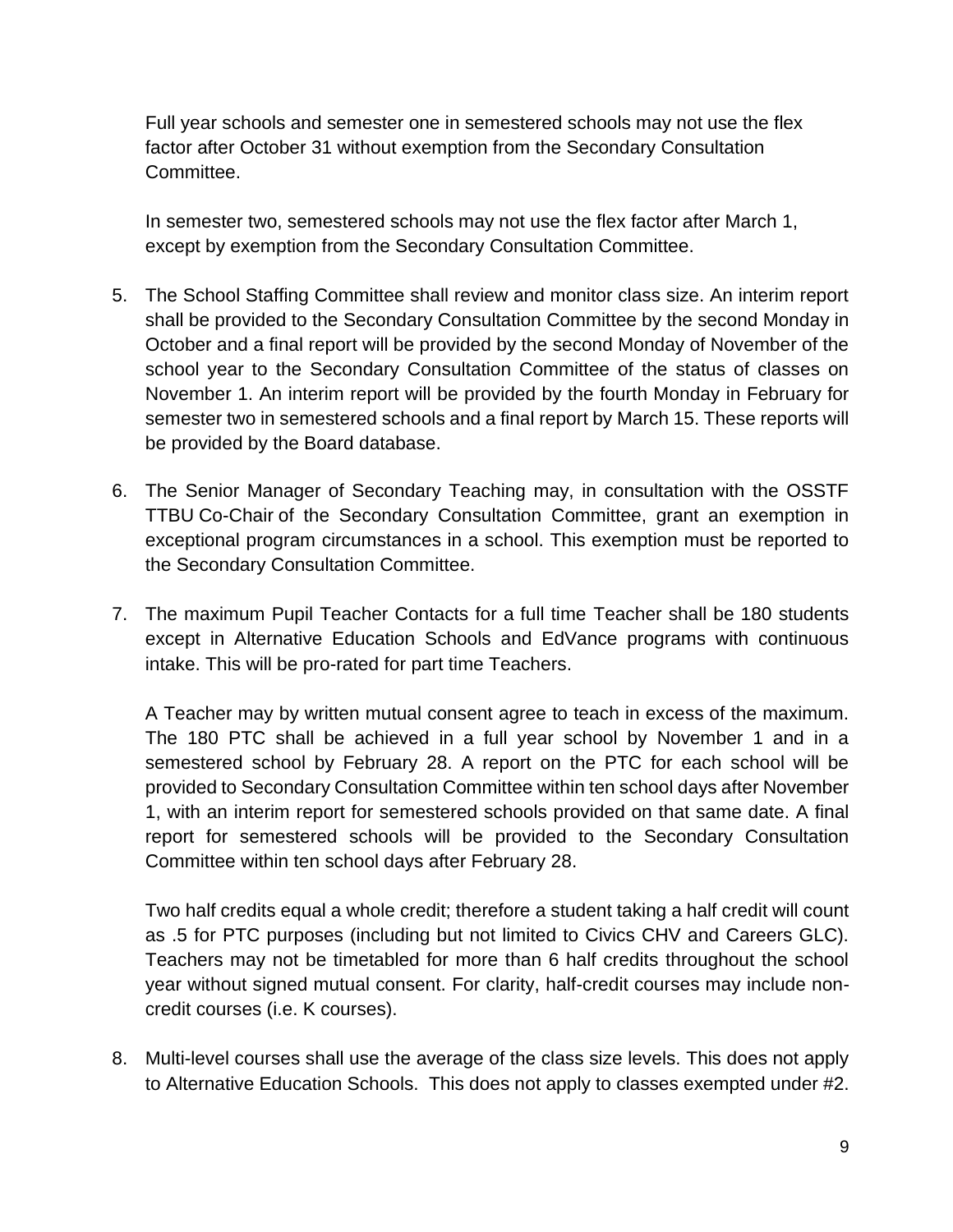9. Multi grade classes shall be 10% lower than the target number for the level at which the class is being taught. This does not apply to Alternative Education Schools. This does not apply to classes exempted under #2.

Processes for data collection and review will be in place centrally.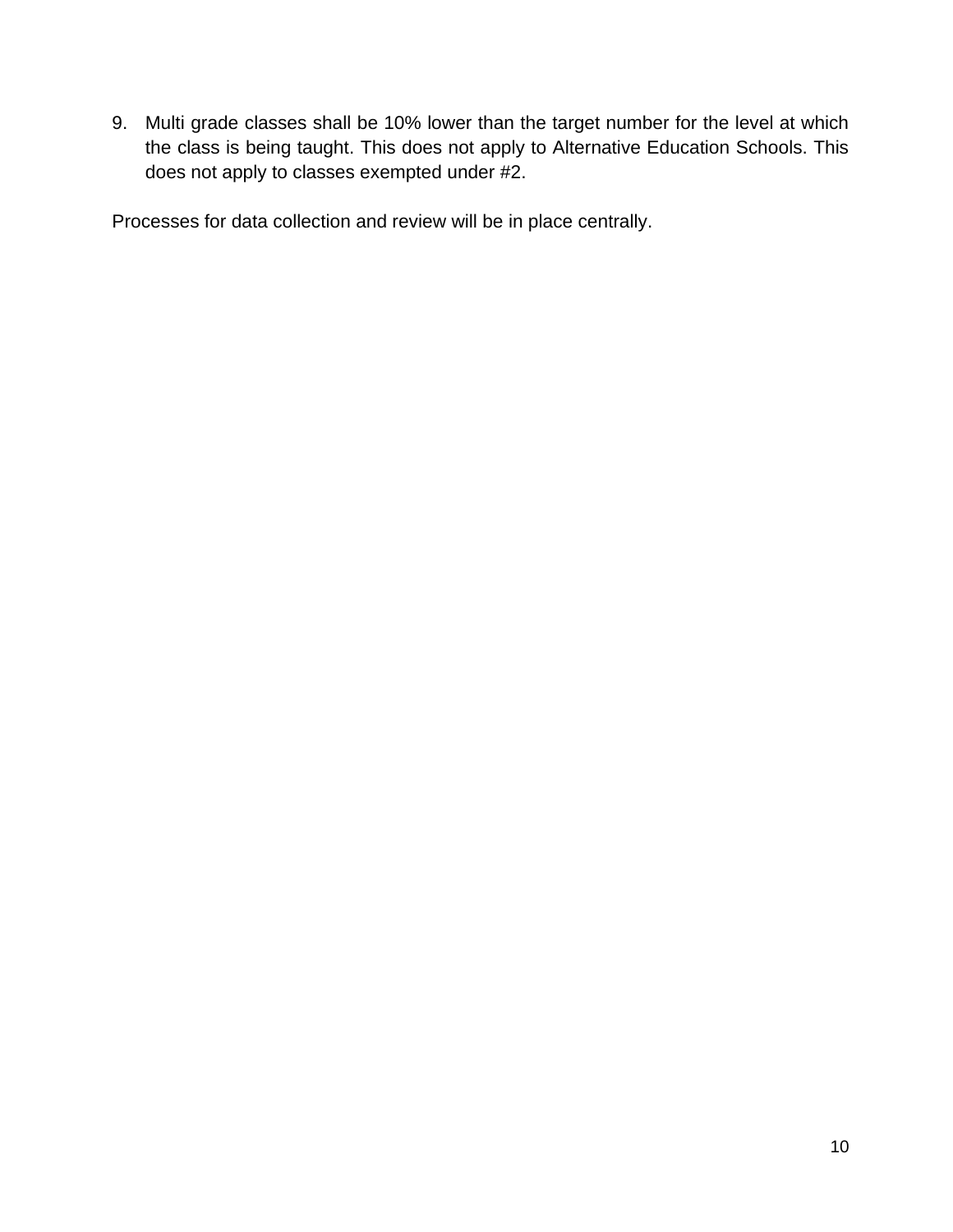#### **CLASS SIZE TARGETS 2022-2023**

| Category                              | 2022 - 2023 Targets              | 5% Flex in up to 15%          |
|---------------------------------------|----------------------------------|-------------------------------|
|                                       |                                  |                               |
| <b>University</b>                     | up to 31                         | up to 33                      |
| Academic                              | up to 30                         | up to 32                      |
| Applied                               | up to 23                         | up to 24                      |
| College                               | up to 26                         | up to 27                      |
| M University / College Course         | up to 31                         | up to 33                      |
| <b>Locally Developed Compulsory</b>   | up to 14                         | up to 15                      |
| Course (LDCC)                         |                                  |                               |
| <b>Physical Education</b>             | up to 34                         | up to 36                      |
| <b>ESL Credit (includes LEAP)</b>     | up to 20                         | up to 21                      |
| Computer                              | number of work stations          | number of work stations       |
|                                       | note: if the class is held in an | note: if the class is held in |
|                                       | instructional area that has a    | an instructional area that    |
|                                       | large number of computers        | has a large number of         |
|                                       | then the target shall be the     | computers then the target     |
|                                       | category level                   | shall be the category level   |
| Workplace                             | up to 18                         | up to 19                      |
| Open                                  | up to school divisor + 18%       | add 5% flex factor to actual  |
|                                       | (refer to your staff allocation  | open number                   |
|                                       | sheet)                           |                               |
| Tech (excluding computer tech         | up to 22                         | up to 23                      |
| courses such as BTT, TIK, CAD,        |                                  |                               |
| TGV, etc.)                            |                                  |                               |
| Family Studies - Foods                | up to 29                         | up to 30                      |
| (HFA, HFN, HFC and HFL)*              |                                  |                               |
| <b>GLE</b>                            | up to 16                         | up to 17                      |
| <b>Cooperative Education</b>          | up to 28                         | up to 29                      |
| <b>Alternative Education Programs</b> | up to 19                         | up to 20                      |
| MTH1W                                 | up to 27                         | up to 28                      |
| SNC <sub>1</sub> W                    | up to 27                         | up to 28                      |

Class size maxima do not apply to Alternative Education Schools. They are governed by the rules on maximum PTC (Pupil Teacher Contacts) see #7.

Class size maxima, as described in the 'Class Size Targets 2022-2023' chart, apply to Edvance programs.

\*When offered at the LDCC, college or workplace level, the applicable target and flex factor will apply.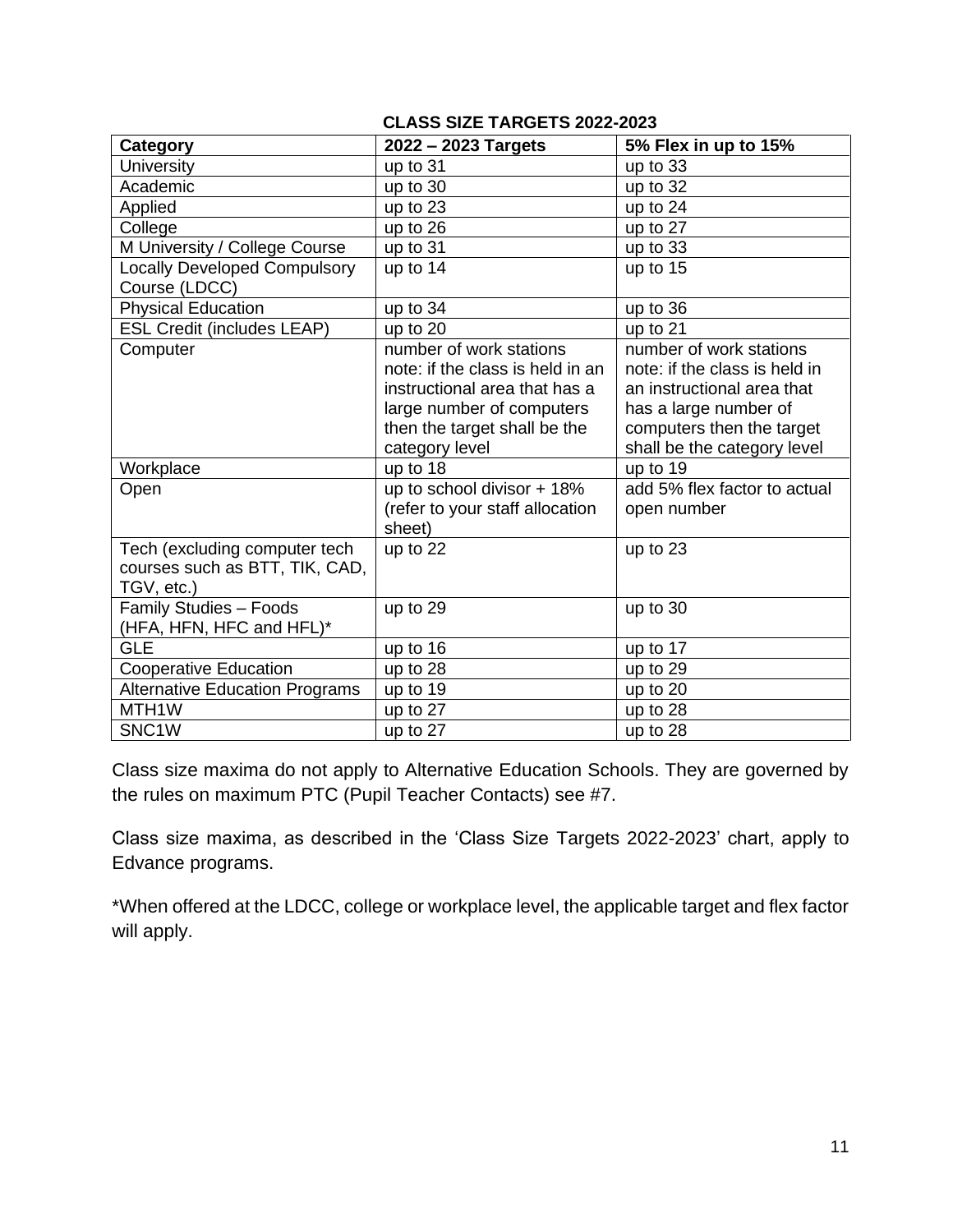**Note:**

### Special Education Programs

Special Education class size caps for exceptionalities referred to in Regulation 298, S.31 of the Education Act, will be in accordance with the Education Act as it may be amended from time to time.

This chart is for information purposes indicating class sizes as per the Educational Act and Regulations at this current time.

| <b>SPECIAL EDUCATION CLASS</b>                                 | <b>SIZE</b> |
|----------------------------------------------------------------|-------------|
| Autism                                                         | 6           |
| <b>Behaviour</b>                                               | 8           |
| <b>Blind</b><br>Deaf<br><b>Developmental Disability</b>        | 10          |
| Vision Impaired<br>Hard of Hearing<br><b>Physical Handicap</b> | 12          |
| Mild Intellectual Disability (MID)                             | 16          |
| <b>Multiple Exceptionalities</b>                               | 16          |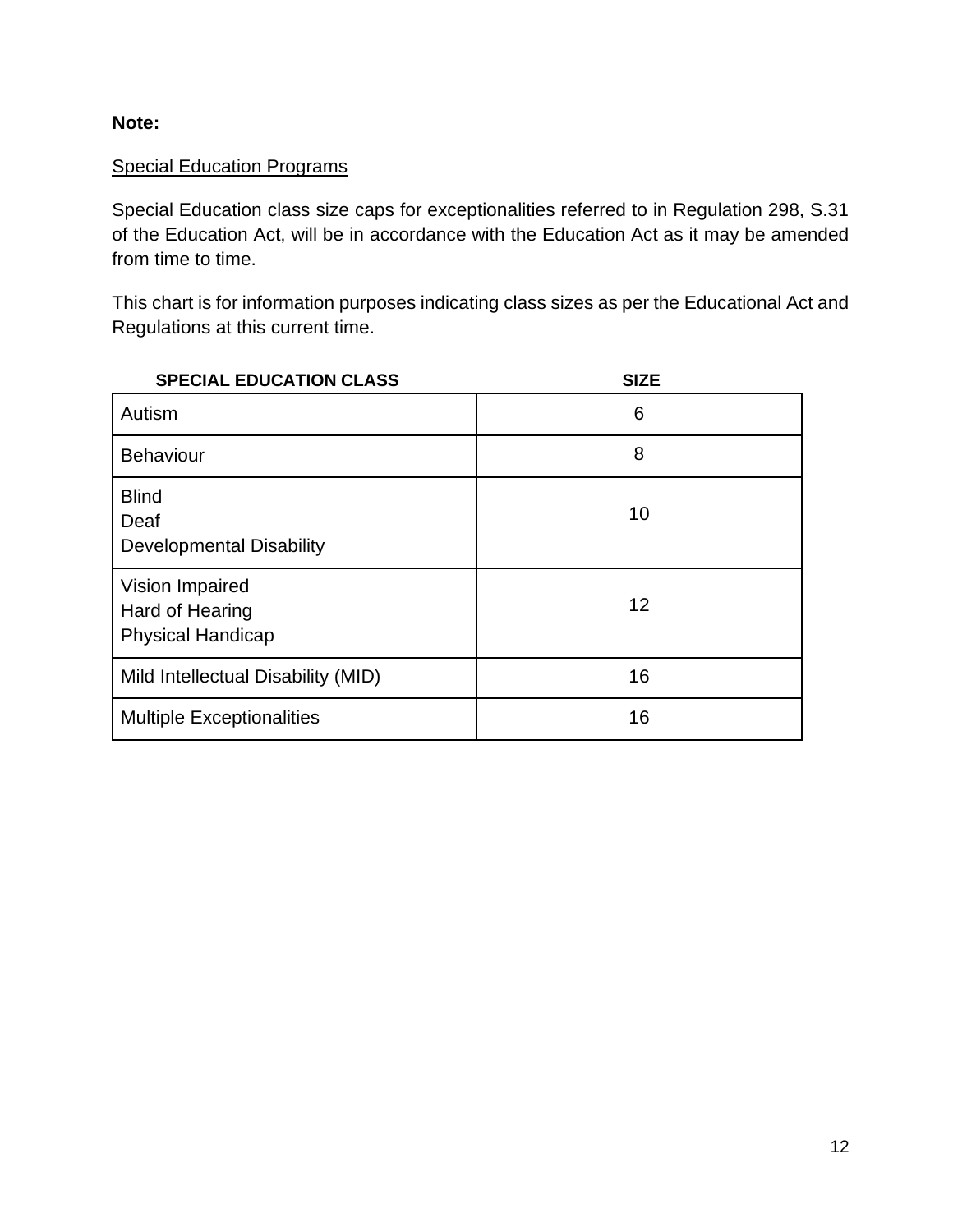### **TEACHER WORKLOAD 2022-2023**

|                            | <b>TEACHING</b><br><b>ASSIGNMENT</b> | <b>ALTERNATIVE</b><br><b>PROFESSIONAL</b><br><b>ASSIGNMENTS</b> | <b>PROFESSIONALLY</b><br><b>MANAGED</b><br><b>ACTIVITIES</b> |
|----------------------------|--------------------------------------|-----------------------------------------------------------------|--------------------------------------------------------------|
| Classroom                  | 6.0                                  | $27 + 5$                                                        | Student / Teacher                                            |
| Teachers                   |                                      | Coverage &                                                      | Mentoring                                                    |
|                            |                                      | Supervision                                                     |                                                              |
| Part-Time                  | 3.0                                  | 14                                                              | Student / Teacher                                            |
| Classroom                  |                                      | Coverage &                                                      | Mentoring                                                    |
| <b>Teachers</b>            |                                      | Supervision                                                     |                                                              |
| Library                    | 6.0                                  | $27 + 5$                                                        | Student / Teacher                                            |
|                            |                                      | Coverage &                                                      | Mentoring                                                    |
|                            |                                      | Supervision                                                     |                                                              |
| Guidance                   | 6.0                                  | $27 + 5$                                                        | Student / Teacher                                            |
|                            |                                      | Coverage &                                                      | Mentoring                                                    |
|                            |                                      | Supervision                                                     |                                                              |
| <b>Special Education</b>   | 6.0                                  | $27 + 5$                                                        | Student / Teacher                                            |
|                            |                                      | Coverage &                                                      | Mentoring                                                    |
|                            |                                      | Supervision                                                     |                                                              |
| Curriculum                 | 6.0                                  | 14                                                              | Student / Teacher                                            |
| Leaders/Assistant          |                                      | Coverage &                                                      | Mentoring                                                    |
| <b>Curriculum Leaders</b>  |                                      | <b>Supervision Plus</b>                                         |                                                              |
|                            |                                      | <b>Teacher Mentoring</b>                                        |                                                              |
| Co-operative<br>Education  | 6.0                                  | <b>Student Mentoring</b>                                        | Student / Teacher<br>Mentoring                               |
| <b>Alternative School</b>  | Model 1                              | $27 + 5$                                                        | Student / Teacher                                            |
| <b>Teachers</b>            | Assigned core                        | Coverage &                                                      | Mentoring                                                    |
| <b>Alternative Program</b> | professional                         | Supervision                                                     |                                                              |
| <b>Teachers</b>            | responsibility for six               |                                                                 |                                                              |
| Attendance                 | teaching periods out of              |                                                                 |                                                              |
| Programs and               | eight which may include              |                                                                 |                                                              |
| Caring and Safe            | periods for Student                  |                                                                 |                                                              |
| <b>Schools TDSS</b>        | <b>Success</b>                       |                                                                 |                                                              |
| Section 23)                | assisting/advocating                 |                                                                 |                                                              |
| Teachers)                  | identified at-risk                   | <b>OR</b>                                                       |                                                              |
| <b>ESL Reception</b>       | students for whom the                |                                                                 | <b>Student Mentoring</b>                                     |
| <b>Centre Teachers</b>     | Teacher will be                      | <b>Student Mentoring</b>                                        |                                                              |
| <b>Year Round</b>          | responsible.                         |                                                                 |                                                              |
| <b>Alternative School</b>  |                                      | <b>OR</b>                                                       |                                                              |
| <b>Teachers</b>            | <b>Model 2</b>                       |                                                                 | <b>Student Mentoring</b>                                     |
|                            | 6.0 Timetabled Periods               | $27 + 5$                                                        |                                                              |
|                            |                                      | Coverage &                                                      |                                                              |
|                            |                                      | Supervision                                                     |                                                              |
|                            | <b>Model 3</b>                       |                                                                 |                                                              |
|                            | <b>6.0 Timetabled Periods</b>        |                                                                 |                                                              |